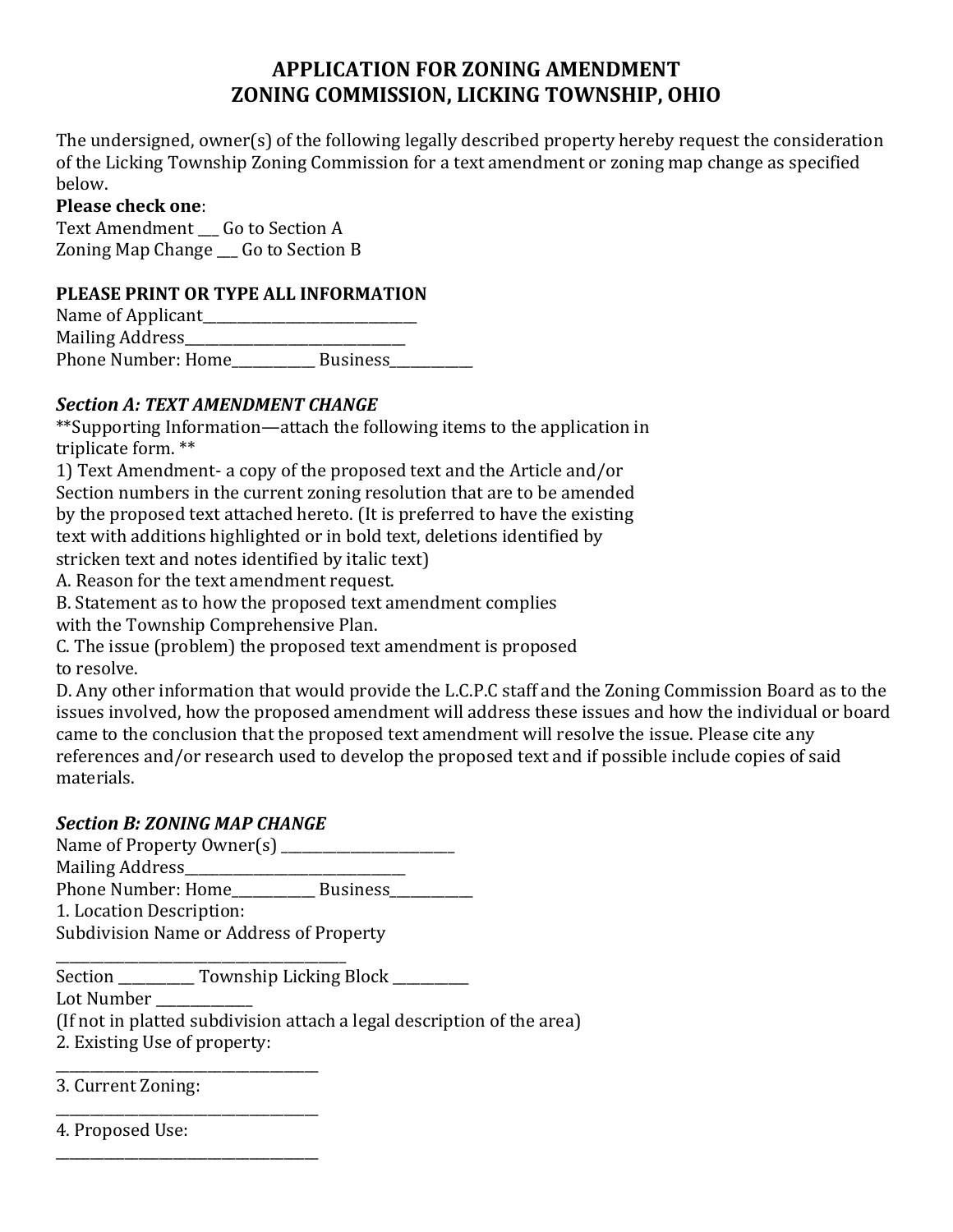5. Proposed Zoning District:

\_\_\_\_\_\_\_\_\_\_\_\_\_\_\_\_\_\_\_\_\_\_\_\_\_\_\_\_\_\_\_\_\_\_\_\_\_\_

6. Map Amendment-

\*\*Supporting Information—attach the following items to the application in triplicate form. \*\* A) A vicinity map showing property lines, streets, and existing and proposed zoning (this may be obtained through the County Planning Commission or the County Engineers Office) B) A list of all adjoining property owners with their complete mailing addresses in accordance with the Licking County Auditor's current tax list on mailing labels either in a typed format or in legible handwriting. This includes adjoining property owners on all four sides, including across road right-ofways. PLEASE NOTE: Failure to accurately list all adjoining property owners will result in return of the zoning application for completion.

C*)* Current Tax Map of Area to be Rezoned (this may be obtained from the Licking County Engineer Office or the County Planning Commission)

D) Survey and Legal of Area to be Rezoned if not entire parcel as shown on the current Tax Map.

E) A statement of how the proposed rezoning complies with the Township Comprehensive Plan.

F) A narrative of the proposed amendment to the zoning map.

\*Submittal of this application does not imply nor guarantee approval by the Licking Township Zoning Commission. Approval of any application will be determined by the Licking Township Zoning Commission and the Licking Township Trustees after careful consideration of the received information and completion of the legal process.

\*\* **It is highly recommended by the Zoning Commission and the Board of Trustees that all questions and intentions for this application be discussed only with the Zoning Inspector, Doug Howell, at 740-973-5042 before submittal of this application**; the Board also requests a representative for the applicant be present at the scheduled public hearing.

I certify that the information contained in this application and its supplements is true and correct.

\_\_\_\_\_\_\_\_\_\_\_\_\_\_\_\_\_\_\_\_\_\_\_\_\_\_\_\_\_ \_\_\_\_\_\_\_ Applicant Signature Date

Below, list all adjoining property owners with their complete name and mailing addresses. This includes property owners on all four sides, including across road right-of-ways. \*As listed by the Licking County Auditors current tax list on mailing addresses either in typed format or in legible handwriting.

1.\_\_\_\_\_\_\_\_\_\_\_\_\_\_\_\_\_\_\_\_\_\_\_\_\_\_\_\_\_\_\_\_\_\_\_\_\_\_\_\_\_ \_\_\_\_\_\_\_\_\_\_\_\_\_\_\_\_\_\_\_\_\_\_\_\_\_\_\_\_\_\_\_\_\_\_\_\_\_\_\_\_\_\_

2.

- \_\_\_\_\_\_\_\_\_\_\_\_\_\_\_\_\_\_\_\_\_\_\_\_\_\_\_\_\_\_\_\_\_\_\_\_\_\_\_\_\_\_ 3.\_\_\_\_\_\_\_\_\_\_\_\_\_\_\_\_\_\_\_\_\_\_\_\_\_\_\_\_\_\_\_\_\_\_\_\_\_\_\_\_\_
- \_\_\_\_\_\_\_\_\_\_\_\_\_\_\_\_\_\_\_\_\_\_\_\_\_\_\_\_\_\_\_\_\_\_\_\_\_\_\_\_\_\_ 4.\_\_\_\_\_\_\_\_\_\_\_\_\_\_\_\_\_\_\_\_\_\_\_\_\_\_\_\_\_\_\_\_\_\_\_\_\_\_\_\_\_
- \_\_\_\_\_\_\_\_\_\_\_\_\_\_\_\_\_\_\_\_\_\_\_\_\_\_\_\_\_\_\_\_\_\_\_\_\_\_\_\_\_\_ 5.\_\_\_\_\_\_\_\_\_\_\_\_\_\_\_\_\_\_\_\_\_\_\_\_\_\_\_\_\_\_\_\_\_\_\_\_\_\_\_\_\_
- $6.$

\_\_\_\_\_\_\_\_\_\_\_\_\_\_\_\_\_\_\_\_\_\_\_\_\_\_\_\_\_\_\_\_\_\_\_\_\_\_\_\_\_\_ When complete, please mail with the hearing fee of \$375.00 Residential; \$600.00 Comm/Bus/Ind/Manu. (make check payable to Licking Township Trustees) to: **Andrea Lynch, Zoning Clerk**

**8332 Licking Trails Road**